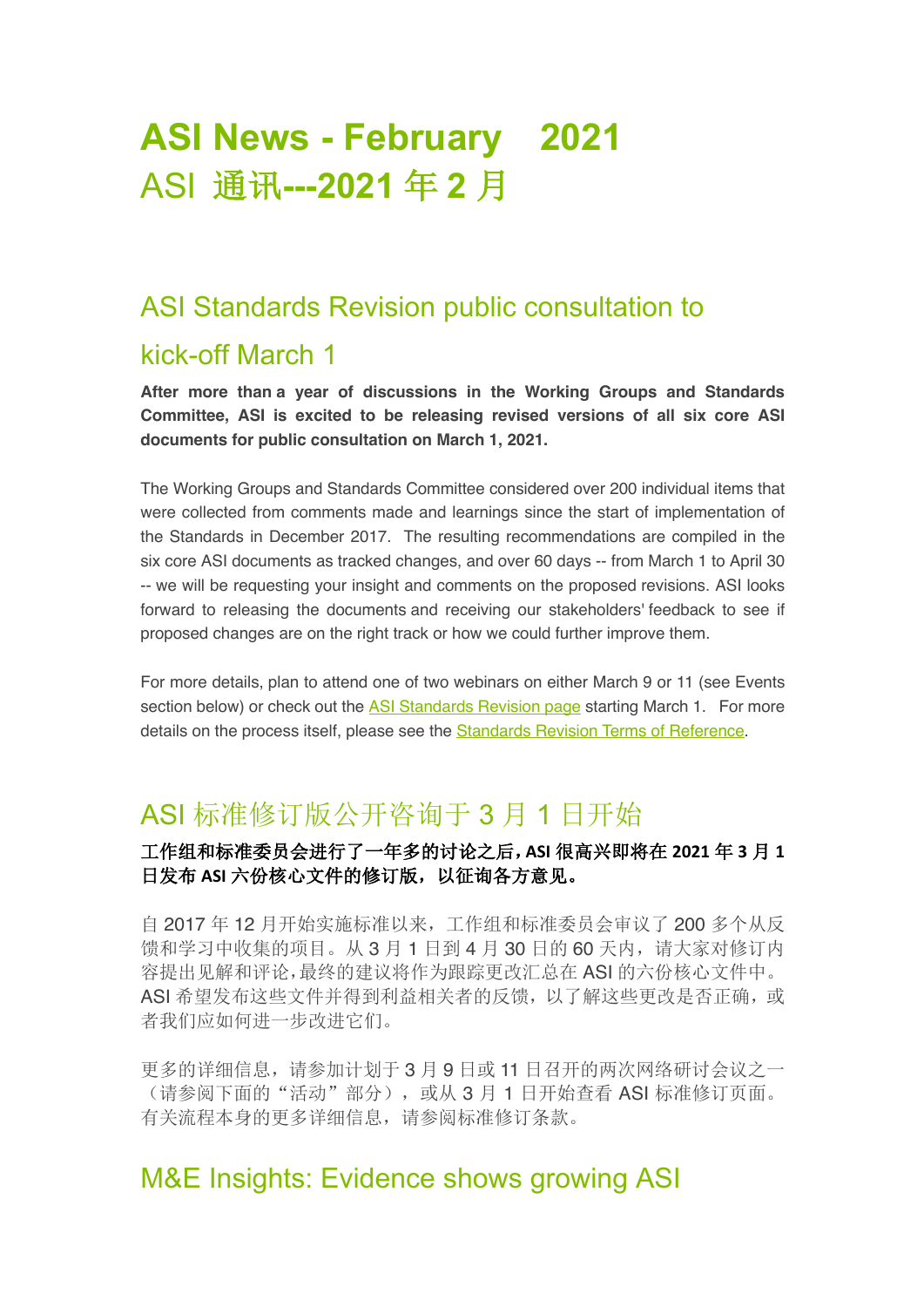## Certification uptake along the aluminium value chain

**ASI designed its certification program to foster responsible production, sourcing and stewardship of aluminium along the value chain. Strong uptake of ASI**  Certification by diverse business areas is an important step to meeting our **Theory** of Change**. Three years since the launch of the ASI Certification program in December 2017, how are we doing on this indicator?**

In the first three years of the ASI Certification program, ASI issued a total of **105** Certifications against the Performance Standard (74) and Chain of Custody (CoC) Standard (31), from 1 January 2018 to 31 December 2020.

#### **ASI Certifications – Performance Standard – by supply chain activity**

The first chart shows the uptake of the ASI Performance Standard to 31 December 2020 along the aluminium value chain by supply chain activity as defined in the ASI Standard. It shows that ASI Certifications addressing responsible practices are in place through each step of the aluminium value chain. Casthouses, Semi-fabrication and Refining/Re-melting of aluminium have the highest incidence so far, which aligns with their central role connecting upstream production with downstream applications and shows the importance of aluminium recycling.

## 监测与评价洞察: 有证据表明, 铝价值链中采用 ASI

## 认证的数量持续增加

**ASI** 认证计划的目的是促进整个价值链上负责任铝的生产、采购和管理。各个业 务领域大力采用 **ASI** 认证是实现我们变革理论的重要一步。自 **2017** 年 **12** 月启 动 **ASI** 认证计划三年来,我们的表现如何?

在 ASI 认证计划的前三年中,即从 2018 年 1 月 1 日至 2020 年 12 月 31 日 ASI 共颁发了105 项针对绩效标准(74)和监管链(CoC)标准(31)的认证。

#### **ASI** 认证–绩效标准–按供应链活动

第一张图表显示了 2020 年 12 月 31 日之前, ASI 标准中定义的供应链活动沿铝 价值链对 ASI 绩效标准的实施情况。它表明,在铝价值链的每个步骤中都有针 对负责任实践的 ASI 认证。迄今为止,铝的铸造、半成品加工和精炼/重熔的实 施率最高,这与其将上游生产与下游应用联系起来的核心作用相吻合,并显示了 铝回收的重要性。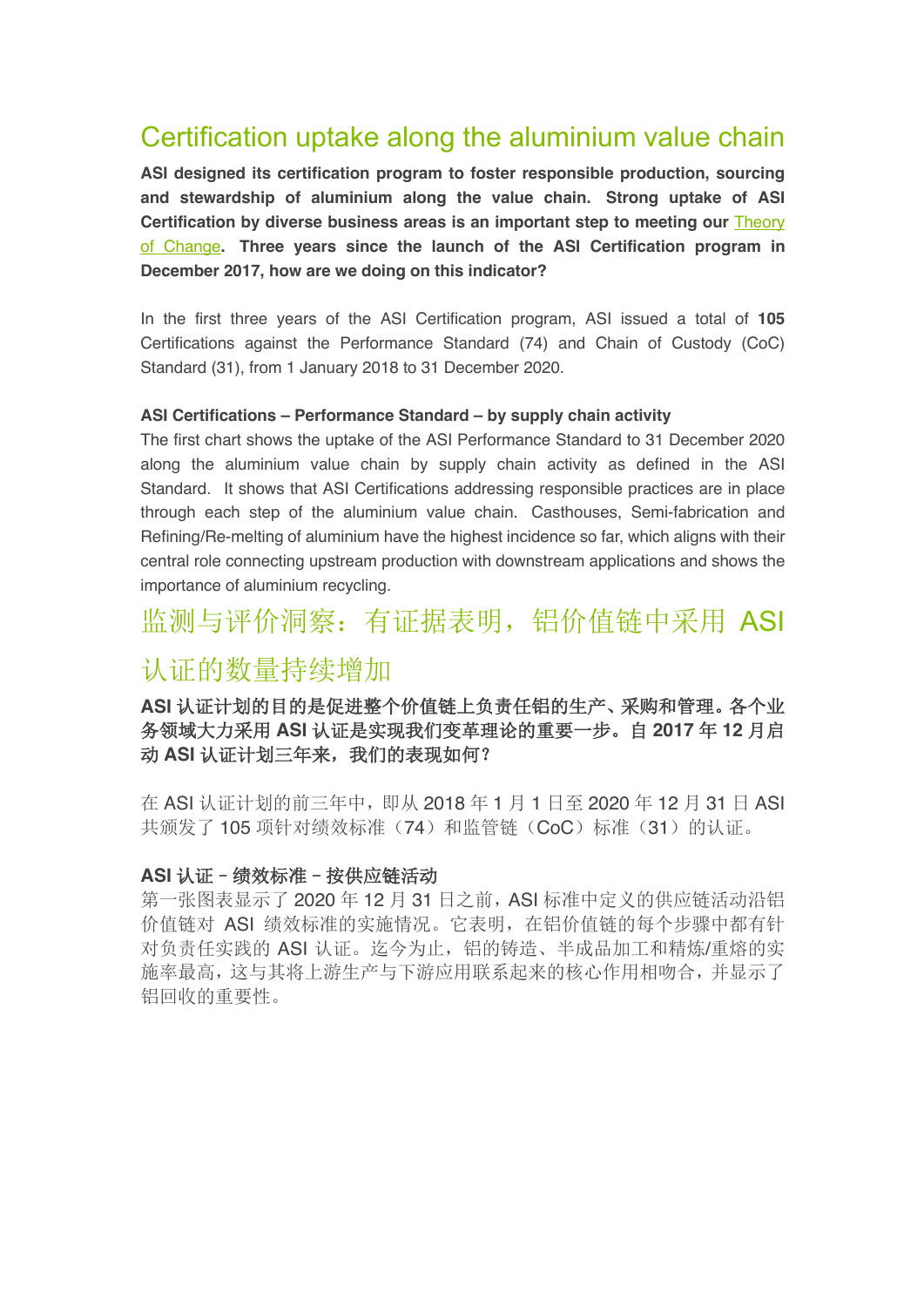

供应链活动沿铝价值链对 ASI 绩效标准的实施情况

#### **ASI Certifications – Chain of Custody Standard – by supply chain activity**

The second chart shows the uptake of the ASI Chain of Custody Standard to 31 December 2020 by supply chain activity as defined in the ASI Standard. It also shows that ASI Certifications addressing chain of custody systems are in place through each step of the aluminium value chain. 'Post-Casthouse' supply chain activities have the highest incidence so far, which suggests there is growing commitment from downstream aluminium users that wish to make responsible sourcing claims. This includes interest in on-product claims, particularly in packaging.

### **ASI** 认证–监管链标准–按供应链活动划分

第二张图表显示了 2020年12月 31日之前, ASI 标准中定义的供应链活动对 ASI 监管链标准的实施。它还表明,针对铝价值链的每个步骤,都建立了针对监管 系统的 ASI 认证。 迄今为止, "熔铸后续"供应链活动的发生率最高, 这表明 希望提出负责任的采购主张的下游铝用户的承诺日益增加。 这包括对产品声明 的关注,特别是对包装的关注。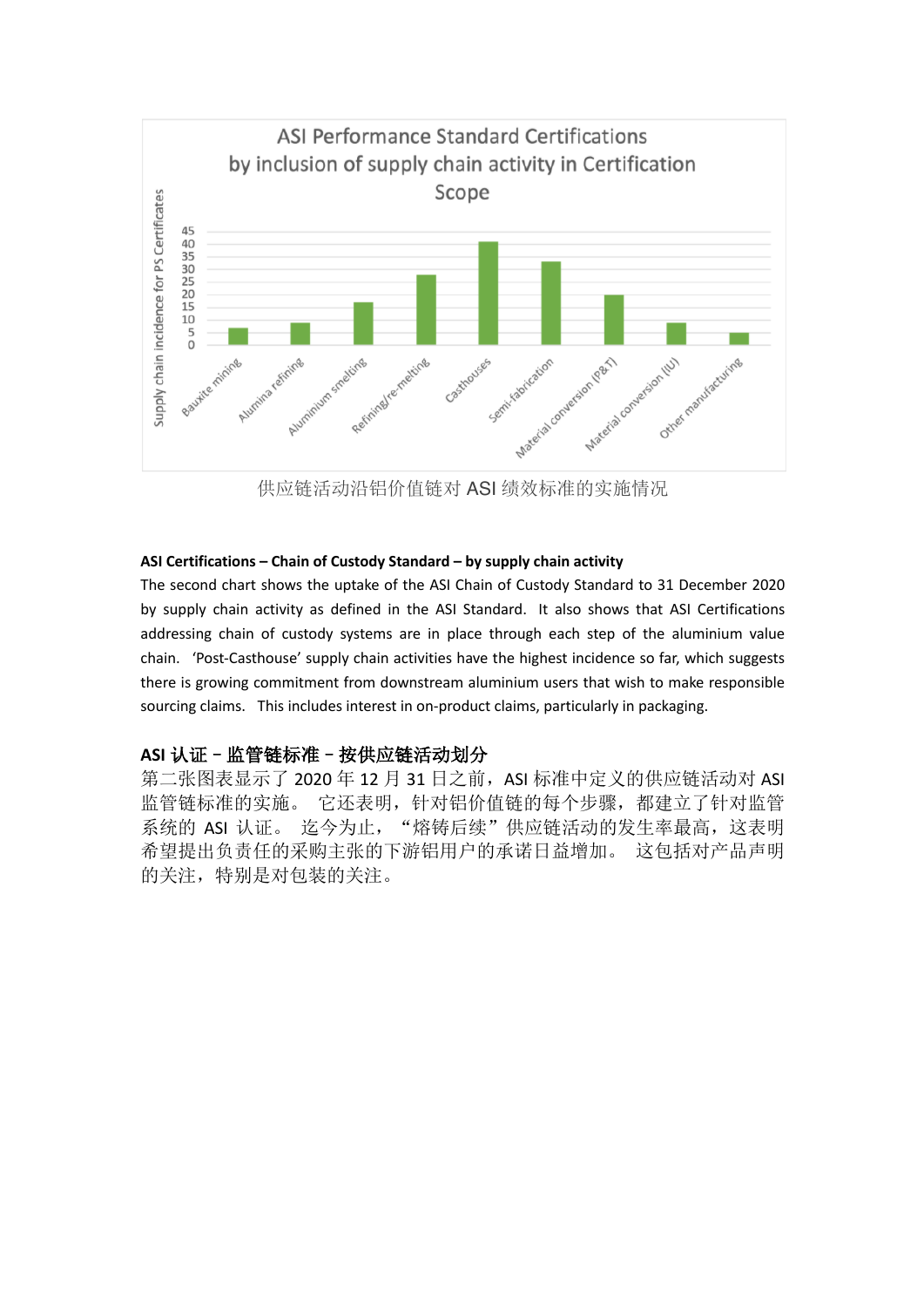

Additional charts available on the ASI website show that there are ASI Certifications in 40 countries, and that the most common downstream use sector to date is aluminium packaging.

Together these charts show that supply chain participants are increasingly investing in and rewarding improved practices and responsible sourcing for aluminium. ASI looks forward to continued momentum on these metrics in coming months and years.

ASI 网站上提供的其他图表显示, 迄今为止在 40 个国家/地区已拥有 ASI 认证, 最多的下游使用行业是铝包装。

这些图均显示,供应链参与者越来越多地投资和奖励改进的做法以及负责任的铝 采购。 ASI 期望在未来几个月至几年中,这些指标仍可以继续保持增长势头。

# Chris Bayliss 先生被任命为铝业管理倡议 ASI 标准总

## 监

## 铝业管理倡议很高兴地宣布,从 2021 年 5 月 3 日开始,Chris Bayliss 先生 (中文名:白可)将就任 ASI 标准总监一职。

Chris Bayliss 先生在铝工业的可持续性、行业研究和分析,以及利益相关 者的参与沟通方面拥有丰富的经验。他以国际铝业协会的杰出职业背景加 入 ASI,他曾在一系列铝业合作项目中发挥了重要的领导作用,包括整个铝 行业的减排途径和温室气体核算协议、职业健康绩效测量工具、全球铝物 质流模型和铝业故事会传播项目等(www.thealuminiumstory.com)。Chris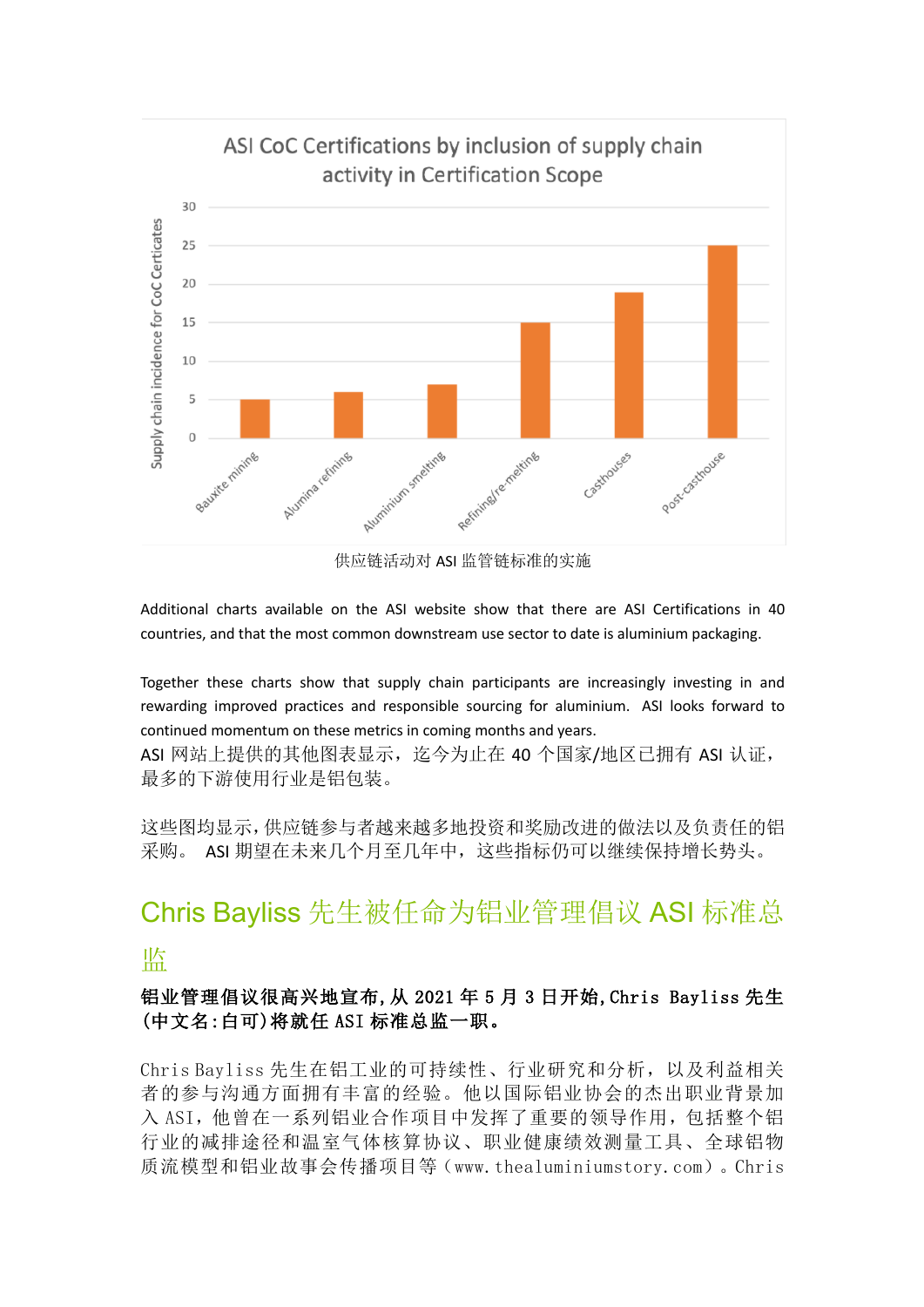先生拥有剑桥大学和伦敦大学的硕士学位。

ASI 衷心感谢 Krista West 女士自 2019 年 9 月以来担任标准总监所做的重 要贡献,未来她将减少相关工作,担任标准顾问一职。她仍将是 ASI 团队 的重要成员,并在标准修订流程及其他方面贡献自己的技能和经验。

## Ideal Sorting Model for Aluminium Packaging

**ASI's Association members undertake excellent work and support research and studies that help to drive the aluminium sector forward toward increased sustainability. We aim to bring some of these studies to our readers in this new regular Associations section.**

This month, we present a study commissioned by European Aluminium and released in April 2020: This study by HTP performed for the Packaging Group of European Aluminium clearly demonstrates that it pays off to invest in aluminium packaging sorting and recycling. The study presents a sorting calculation model for aluminium packaging based on certain assumptions like technical inventories and capacities. It also develops a cost model that structures and identifies the total incremental cost when applying certain technical measures.

## 铝包装的理想分拣模型

## ASI 协会成员为推动铝行业朝着可持续性方向发展做出了杰出的贡献。在本 期新的协会常规版块我们将其中一些研究结果带给大家。

本月,我们提出了一项由欧洲铝业协会委托并于 2020 年 4 月发布的研究: HTP 为欧洲铝业协会包装集团进行的这项研究清楚地表明,投资于铝包装分 拣和回收是有回报的。 这项研究提出了基于某些假设(例如技术清单和生 产能力)的铝包装分拣计算模型。它还开发了一种成本模型,可以在应用 某些技术措施时结构化并确定总的增量成本。

# Japanese translations of core Standards documents published

**In anticipation of the public consultation on the ASI Standards Revision documents starting on March 1, we have been working to extend the language translations of the core Standards documents.**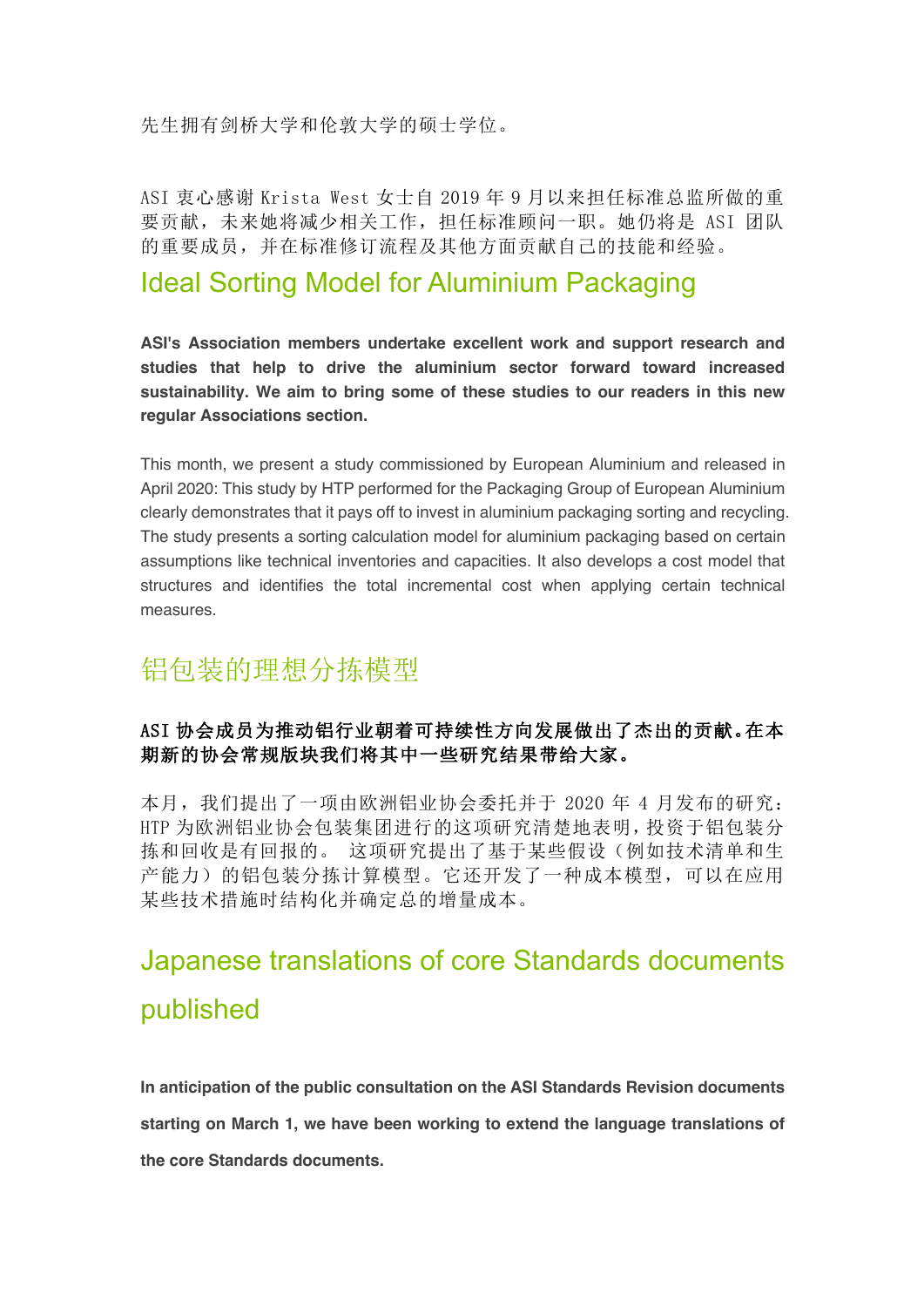In 2017, as a means to facilitate uptake of the ASI Standards, we undertook French and Chinese translations of the six core Standards documents. More recently, ASI has been able to prioritise new language translations of these documents.

We are pleased to announce that Japanese translations of the current Standards documents are now available below, and via the ASI website. Our appreciation goes to ASI Member, Japan Aluminium Association, for their unwavering support during the translation process.

# ASI 核心标准文件的日文版已发布

## 为了更好地完成在 **3** 月 **1** 日开始的就 **ASI** 标准文件修订版进行的公众咨询工作, 我们一直在努力地进行着多种语言的翻译工作。

2017年,为了促进 ASI 标准的实施,我们对六个核心标准文件进行了法文和中 文翻译。 最近,ASI 继续翻译这些文件的更新版本。

我们很高兴地宣布,现在可以通过 ASI 网站获得以下标准文件的日文版本。 感 谢 ASI 会员和日本铝业协会在翻译过程中的大力支持。

- ASI 绩效标准
- ASI 绩效标准指南
- ASI 监管链接标准
- ASI 监管链标准指南
- ASI 保证手册
- ASI 声明指南

此外,法文和德文版本也正在翻译中。

## ASI Certifications update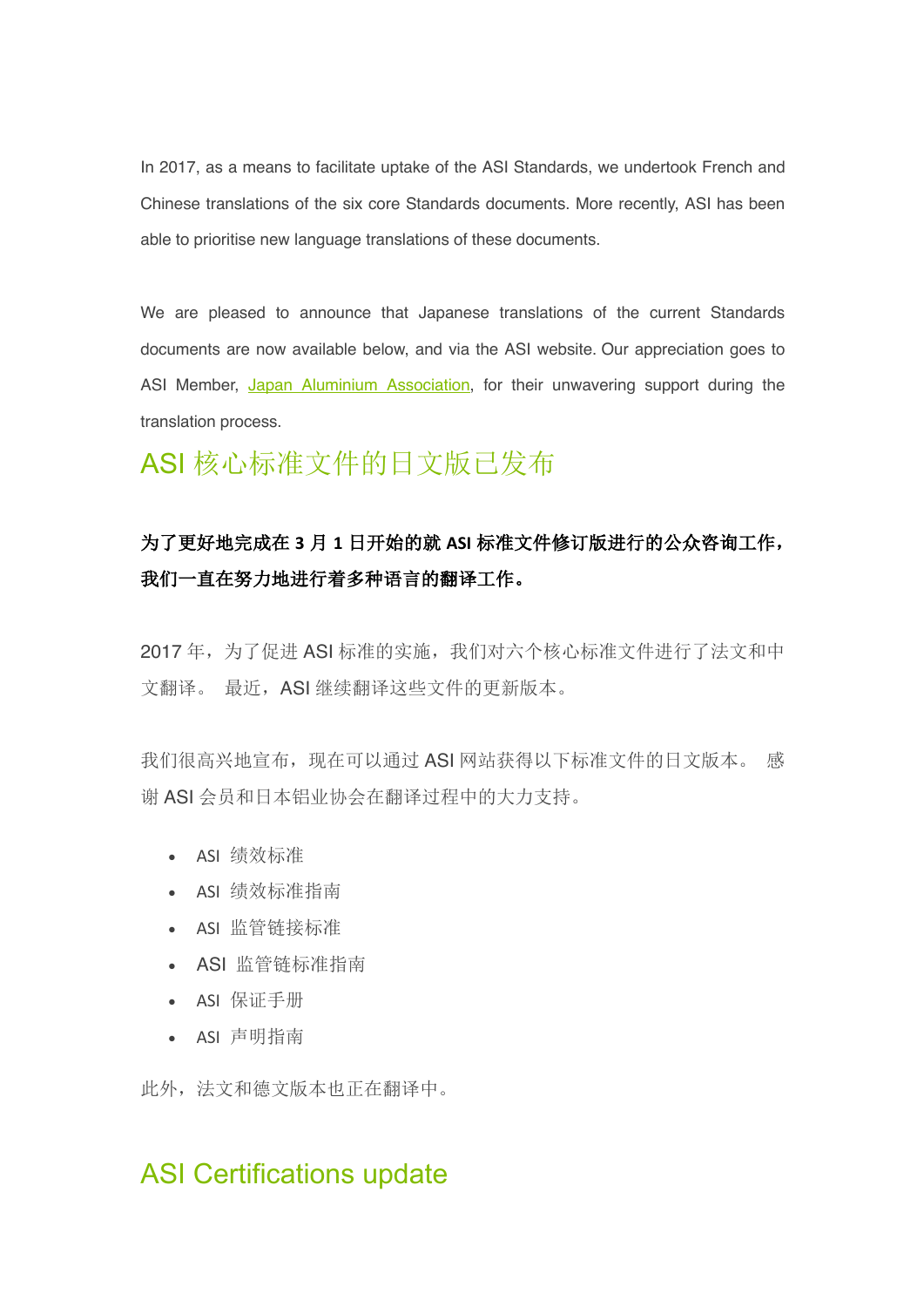# ASI 认证动态

In February, ASI Members achieved five new certifications, with several more in the announcement pipeline.

二月份, ASI 成员单位共获得五项新的认证, 更多认证项目在进行中:

1. 江苏中基复合材料有限公司位于中国安徽省的安徽 美信铝业有限公司已通过 ASI 绩效标准认证。



- 2. 商丘阳光铝材有限公司位于中国河南省的熔铸造厂 和铝加工厂已成功通过 ASI 绩效标准认证。
- 3. 格朗吉斯铝业 Gränges 瑞典 Finspång 工厂的铝铸造和轧制业务通过 ASI 绩效标准临时认证。
- 4. 肯联铝业 Constellium 位于德国 Singen 的挤压工厂以及位于 Gottmadingen 和 Dahenfeld 的生产设施主要为汽车行业生产铝部件和组件,目前均已通 过 ASI 监管链标准, 这些生产设施于 2020 年 10 月通过了 ASI 绩效标准认 证。
- 5. Alu-MetGmbH 公司在德国 Nachrodt 的 Nachrodt 工厂的重熔和铸造车间已通过 ASI 临时绩效标准认 证。



## **ASI 成员新闻**

In February, ASI welcomed five new members --- one Associations member, one General Supporter member, one Industrial User member, one Production & Transformation member and one Downstream Supporter member --- bringing the total number of ASI members to 159. Read more about our new members below, and for more information about ASI membership, please visit the Join ASI page on our website!

2 月, ASI 迎来了 5 家新成员。1 家生产和转化加工类成员、1 家协会类成员, 1 家工业类用户成员、1 家一般支持类成员和 1 家下游支持者成员的加入, 使 ASI 成员总数达到 159 家。在下面了解有关我们的新成员的更多信息, 以及有关 ASI 成员资格的更多信息,请访问我们网站上的加入 ASI 页面。

## Dutch Aluminium Association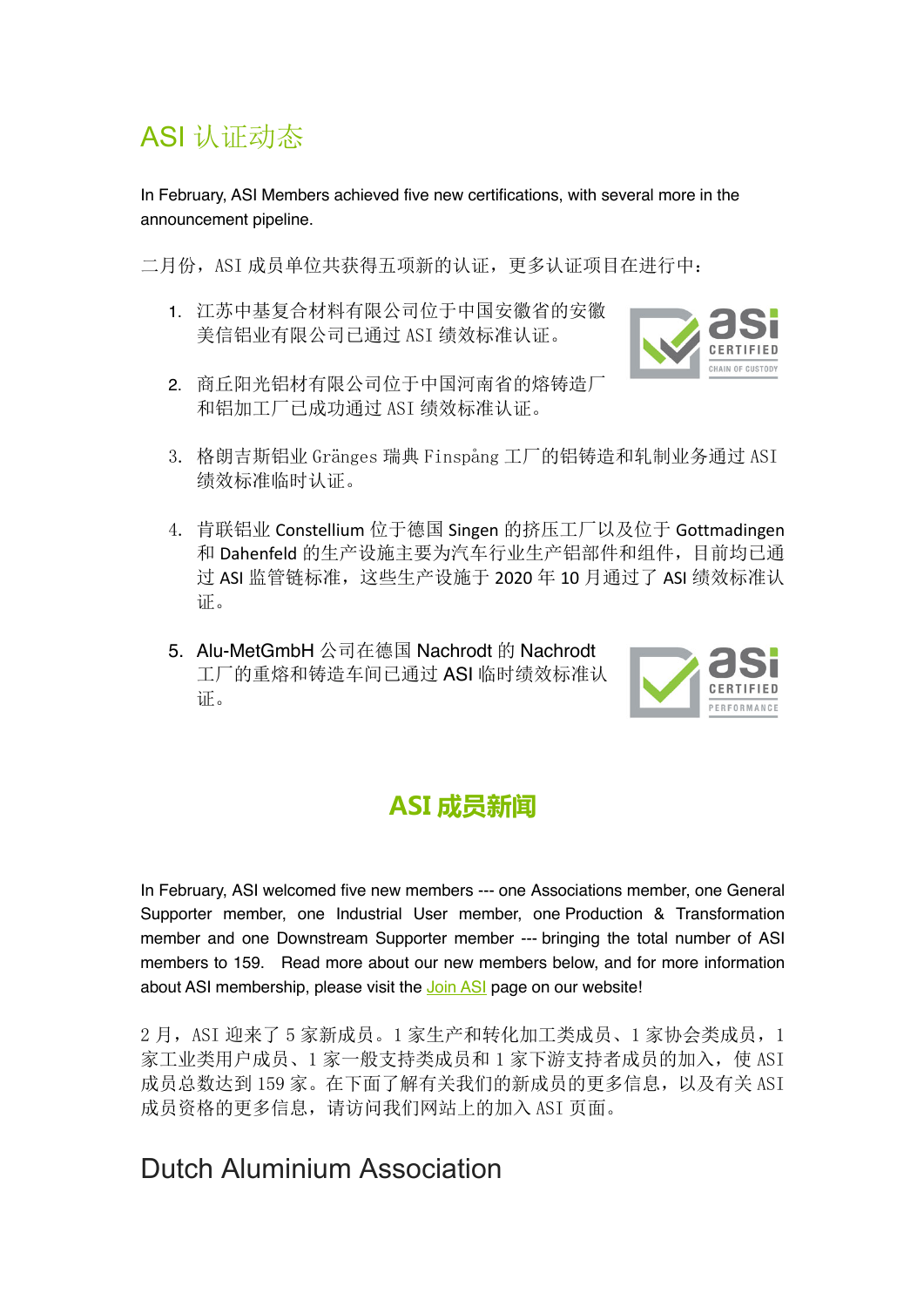The Dutch Aluminium Association (DAA) was established on 1 April 2020 at Koninklijke Metaalunie. As a trade association, we represent the collective interests of companies who produce, trade and process aluminium and their specific suppliers. We also have several objectives that contribute to a stronger position within the metalworking sector... Read more.

*We have joined ASI to build a strong and international network and to join forces to promote the aluminium industry, application possibilities, as well as the distinctive properties of the material.* 

*– Bert Faessen and Claudia Willems Setormanagers DAA*

## 荷兰铝业协会

荷兰铝业协会(DAA)于 2020 年 4 月 1 日在 Koninklijke Metaalunie 成立。 作 为贸易协会,我们代表生产、贸易和铝加工的公司及其特定供应商的集体利益。 我们还有一些目标,在金属加工行业中占据较强的地位。

我们已与 ASI 携手促进铝工业发展,建立了强大的国际网络,促进开发铝应用 的可能性以及铝材料的独特性能。

– Bert Faessen 和 Claudia Willems Setormanagers DAA

## DK Trade AG

DK Trade is a company engaged in trading of non-ferrous metals. It has a strong focus on the aluminium market where it provides essential trading, logistics, financing and risk management solutions to its clients. DK Trade has a strong customer base in Europe and the Black Sea. DK Trade was founded in 2018 and has since then been growing steadily. In 2020, DK Trade became an accredited partner for a certified low carbon brand of a major producer. Currently, approximately 80% of the aluminium DK Trade sells to their customers are of low carbon brands, where production is based on renewable energy.

*DK Trade AG is delighted to be joining the Aluminium Stewardship Initiatives (ASI). The*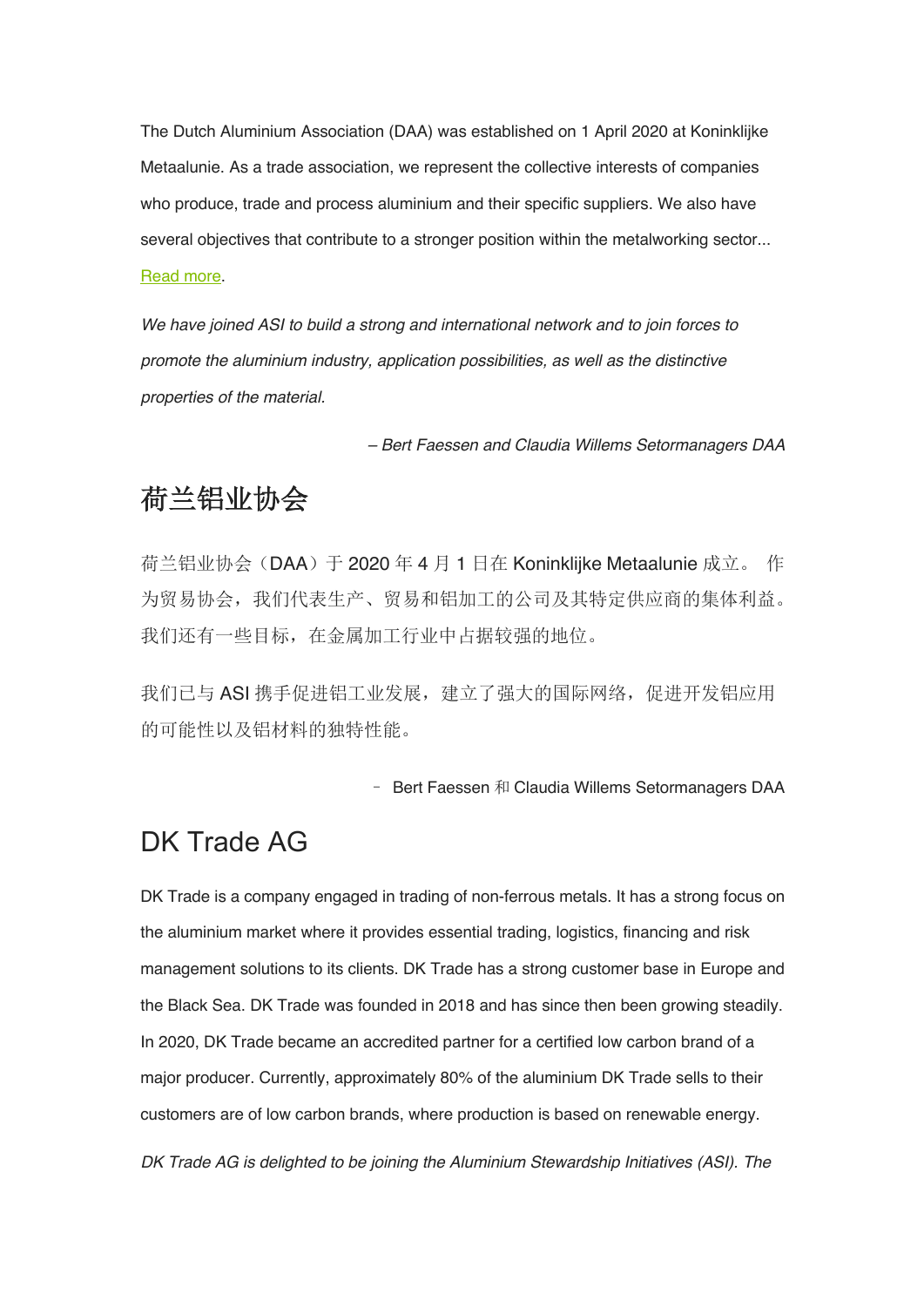*ASI has become the standard for sustainability within the aluminium industry. As an active participant, we believe it is our responsibility to create more impact on environmental and social issues by working together with the ASI and their members, in order to drive the agenda through the value chain.*

## DK Trade AG

DK Trade 是一家从事有色金属交易的贸易公司, 非常关注铝市场, 为客户提供 重要的贸易、物流、融资和风险管理的解决方案。DK Trade 在欧洲和黑海拥有 强大的客户群,成立于 2018 年, 此后一直稳步增长。 2020 年, DK Trade 成 为主要生产商的认证低碳品牌的认可合作伙伴。 当前, DK Trade 出售给客户的 铝材中约 80%是低碳品牌,其生产基于可再生能源。

DK Trade AG 很高兴加入铝业管理计划,ASI 已成为铝行业可持续性的标准。作 为积极的参与者, 我们相信, 与 ASI 及其成员合作, 对环境和社会问题会产生 更大的影响,以推动整个价值链的持续发展。

*– Roman Dubach, CEO*

## Elopak 怡乐包装

怡乐包装 Elopak 是液态食品纸盒包装和灌装设备的全球领先供应商,可满 足新鲜制品市场和环境的需求。该公司的标志性 Pure-Pak®纸盒在设计时考 虑了环境、食品安全性和便利性。

Elopak 使用可再生、可循环再造和可持续采购的材料,提供创新的包装解 决方案,为塑料制瓶提供自然便捷的替代方法,并适合低碳循环经济。

采购经过认证和负责任管理的原材料,以保护我们地球的自然资源,对怡 乐包装至关重要。我们认可 ASI 为促进铝的负责任生产、采购和管理所做 的工作,并相信 ASI 认证有助于确保铝的可持续供应链。

– MarianneGroven, Elopak 怡乐包装可持续发展总监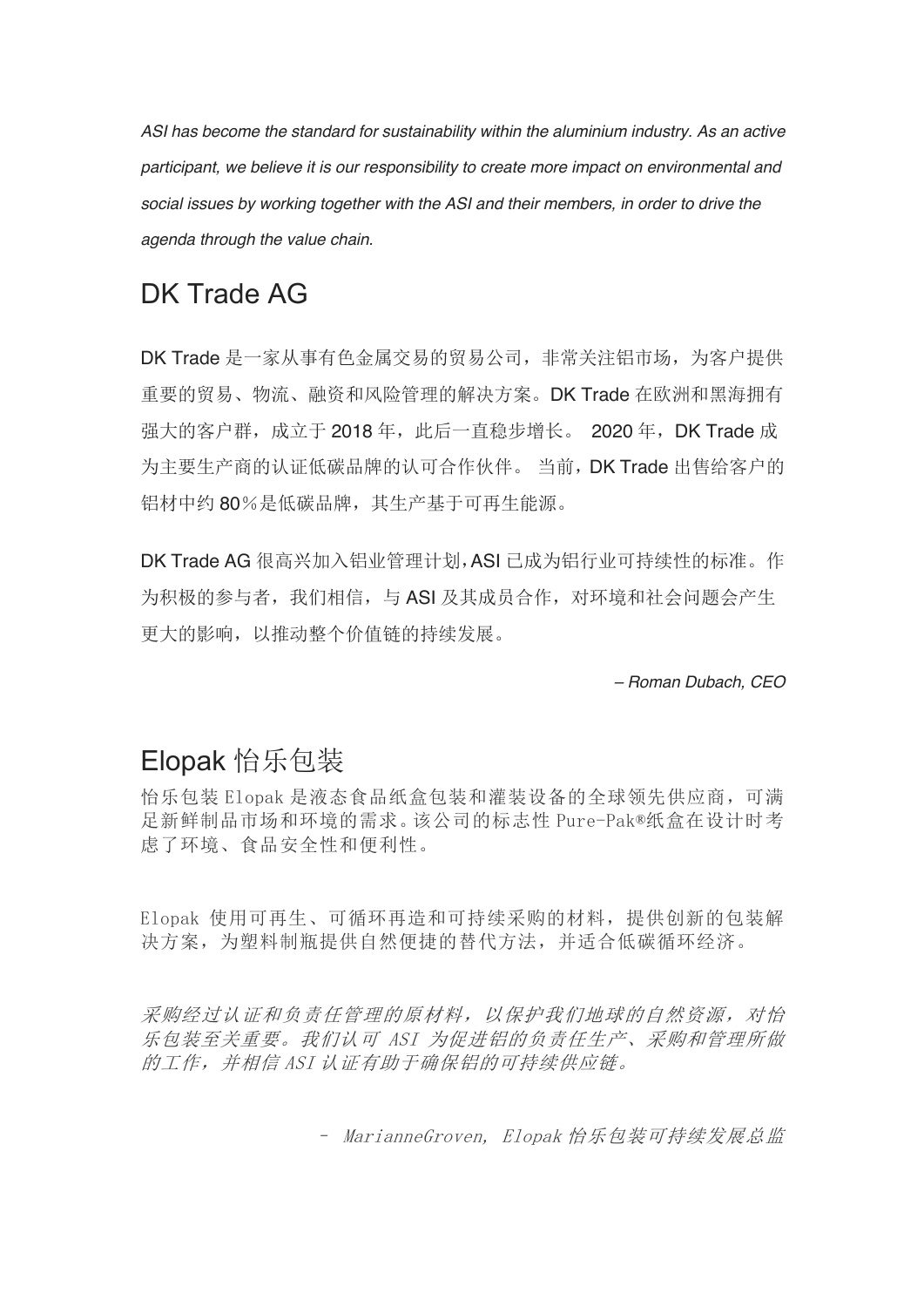### **Golden** 铝业有限公司

Golden 铝业有限公司由早期的可持续发展领导者 Coors Brewing 啤酒公司(Coors)于 1980 年建立的。Golden 公司的主要任务是开发一种消费后可回收的铝合金以 支持 Coors 公司循环利用废易拉罐(UBC)的目标, 实 现 Coors 对铝罐料保级回收利用的目标。最初的目标得



以实现,从而使 Golden 公司成为世界上第一家可以通过其专利的微型连续 铸锭轧制工艺成功制造刚性容器板的铝轧制公司。

ASI 成员和 Golden 铝业具有许多共同点,我们是在全球范围内提供无限价 值和机会的行业成员。Golden 愿意通过合作计划实现的管理对于确保我们 的铝工业可持续发展和繁荣的未来是必要的。Golden 铝业公司期待与 ASI 成员共同努力以实现共同的目标并很高兴获得生产和转化加工类成员资格。

–Golden 铝业公司环境工程师 Don Forchette

#### **The BodyShop** 国际股份有限公司

我们的故事始于 1976年, 创始人 Anita Roddick

爵士在 Brighton 开了一家小小的绿色商店,秉承

着一种革命性的信念:业务可以成为永远的力量 THE BODY SHOP 我们经过 40 多年的宣传、变革,打破美容行业

标准,成为一家独特的化妆品公司。我们仍在不断壮大,欢迎来到 The Body

Shop。

TBS(作为 Natura&co 的一部分)致力于包装的循环利用,公开目标是到 2030 年实现 100%可重复、可循环利用或可堆肥的包装材料,并进一步承 诺以道德和可持续的方式采购关键材料。

铝是我们产品高度可重复使用和可回收的包装材料。但是,原铝和再生铝 的生产都可能带来需要缓解的重大社会和环境问题。我们相信 ASI 是领先的 多利益相关方合作,其使命是实现大规模负责任的铝材采购。

– Heather Ducharme,可持续材料采购主管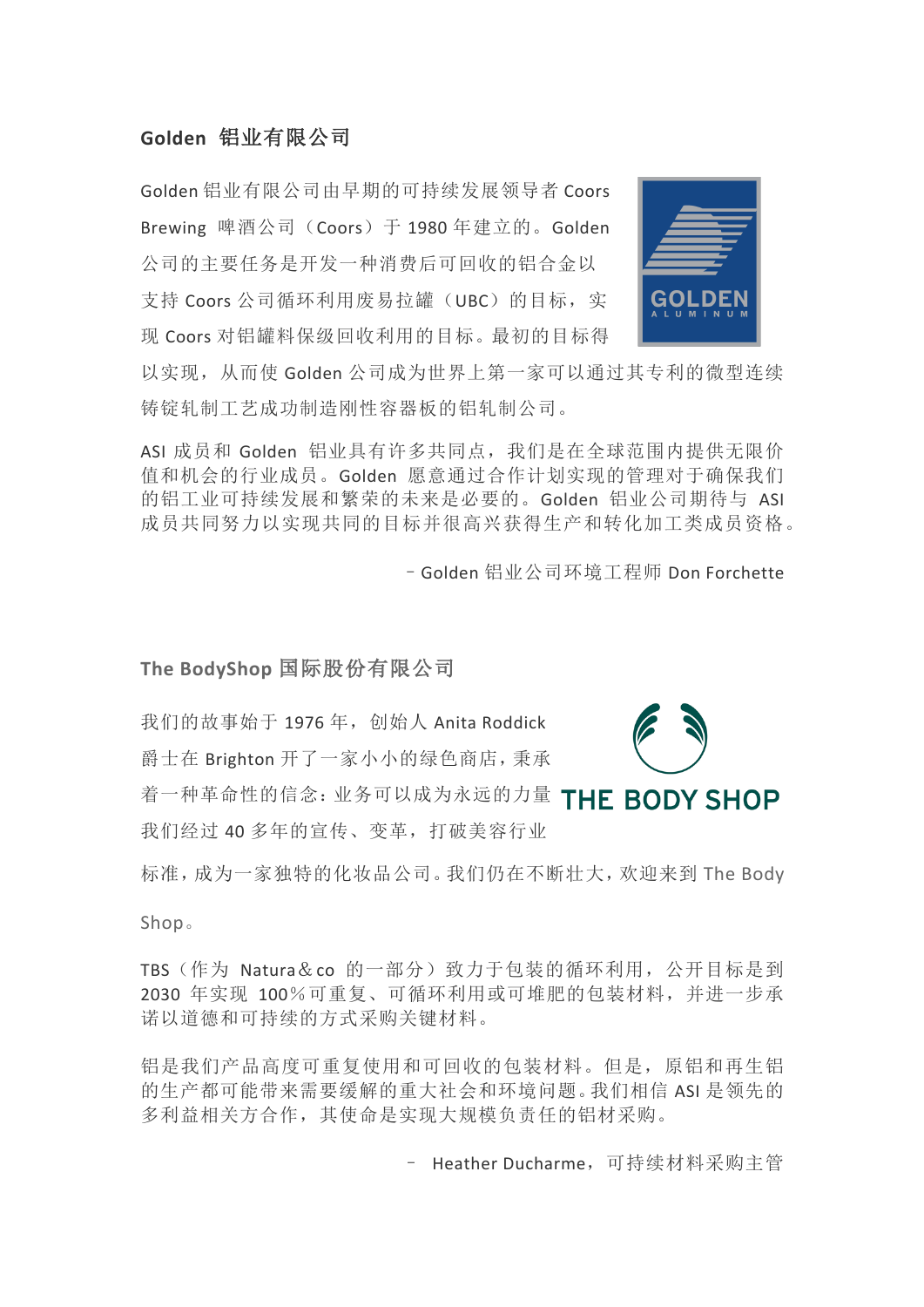# UPCOMING EVENTS 近期活动

## ASI Standards Revision:

## Public Consultation Overview Webinars

As part of the kick-off activities for the first public consultation period of the ASI Standards Revision documents, we will be holding two overview webinars. The webinars are recommended for stakeholders that are interested to hear focused, high-level information on the most important changes being proposed in the ASI Standards and the accompanying documents. The webinars have been timed to enable participation from all time zones.

- March 9, 2021 · 22:00 CET --> Register for this session
- March 11, 2021 · 12:00 CET --> **Register for this session**

The Standards Revision documents, an overview brochure and a short overview video will be available starting from March 1, so feel free to browse these in advance of the webinars and bring your questions to the sessions. Find the documents on the Revisions page of the ASI website.

## ASI 标准修订版:

## 公开咨询前期网络研讨会

作为 ASI 标准修订文件的第一个公众咨询期启动活动的一部分,我们将举行两次 前期网络研讨会。 对于有兴趣了解有关 ASI 标准和随附文件中的变更重点的利 益相关方,建议您参加本次网络研讨会。时间安排如下:

- •**2021** 年 **3** 月 **9** 日•欧洲中部时间 **22:00->**注册此会议
- •**2021** 年 **3** 月 **11** 日•欧洲中部时间 **12:00->**注册此会议

从 3 月 1 日起, 将提供标准修订版文件、概述手册和简短的概述视频, 方便大家